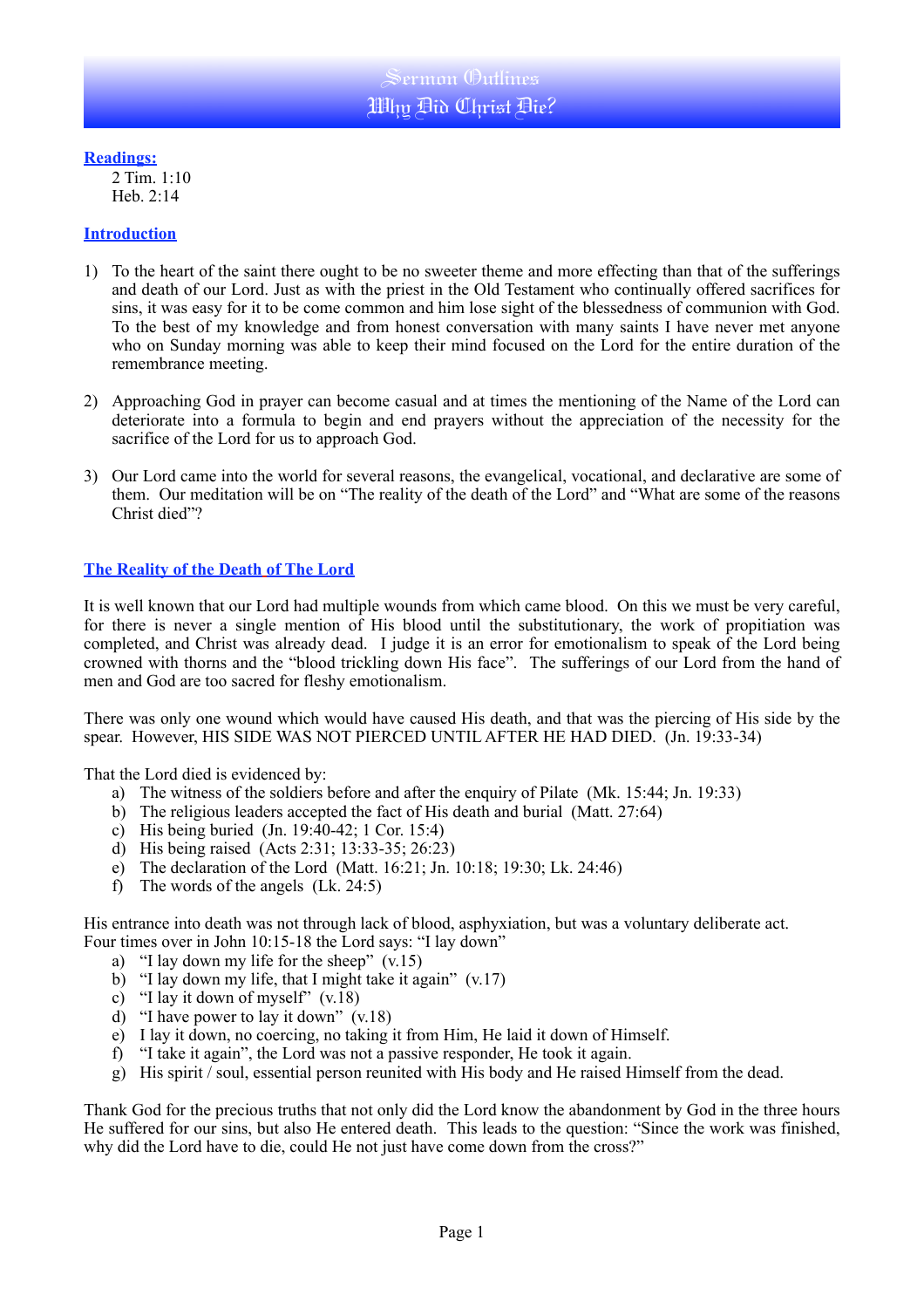# **Why Did Christ Die?**

There are multiple reasons why the Lord had to die, some of which are:

- 1) He abolished death:
	- a) Isa. 25:7-8
		- i) He will destroy (bala) which means "the face of the covering". The wording is illustrated by a criminal who has his face covered before execution. As they lie on the table, or sit on the electric chair, they are "Condemned already" (Jn. 3:18).
		- ii) Christ has borne the condemnation, and for those who accept His salvation, that covering will be removed and the condemnation forever gone. Same as word (v. 8) "Swallow up death" in victory.
	- b) Rev. 1:17-18
		- i) He became dead and now is alive forevermore.
		- ii) He has the keys of death and Hell.
		- iii) The walled city the Devil has had domination over has been breached, and the Lord has the keys to its entrance.
		- iv) He is alive forevermore
	- c) Acts 2:25-27; 13:34
		- i) "Thou wilt not suffer thine Holy One to see corruption"
		- ii) This is spoken about David and is applied to Christ
		- iii) Could he have known corruption?
		- iv) What is meant by "His soul in Hell?" (Acts 2:27)
		- v) His soul which was poured out in death (Isa. 53:12)
		- vi) "My soul is exceeding sorrowful, even unto death" (Matt. 26:38)
		- vii) His soul which was troubled (Jn. 12:27)
		- viii)It is His person, God will not leave His unspotted Son in the realm of death, nor will His body to see corruption (Acts 2:27)
		- ix) Reverently speaking God had no alternative but to raise Christ from the dead, justice demanded it. His morality demanded it.
	- d) "I have power to lay it down, and I have power to take it again" ( Jn. 10:18)
		- i) Why was it so important He take it again?
			- 1. To provide a complete salvation (Rom. 8:23)
			- 2. To take the book and rule for God (Rev. 5:7)
			- 3. To fulfill God's purposes for Him as Judge (Jn. 5:22, 27)
	- e) It was one of the evidences that Christ was the son of God. (Rom. 1:4)
		- i) He was declared to be the Son of God:
			- 1. Before His birth: "The Holy Ghost shall come upon thee, and the power of the Highest shall overshadow thee: therefore also that holy thing which shall be born of thee shall be called the Son of God" (Lk. 1:35); "Son of the Highest" (Lk.1:32)
			- 2. At His baptism (Matt. 3:16-17)
			- 3. At His transfiguration (Matt. 17:5)
			- 4. By His own declaration (Jn. 5:17-30)
			- 5. By the religious leaders who recognized His claim of deity (Jn. 5:18)
			- 6. Such is His own spirit (character) of holiness that death could not hold Him (Rom. 1:4)
			- 7. Such was the power of that holiness, death could not retain Him (Acts 2:24)
- 2) The Lord had to died to rise again, and in so doing:
	- a) He broke the spiritual relationship we had with Adam as our head (Rom. 5:12-19), and by His death and resurrection He brought a new order of manhood.
	- b) He destroyed him that had the power of death (Heb. 2:14)
		- i) By His resurrection He rose triumphantly having spoilt, divested principalities and powers of their domination. He "made a show of them openly" (Col. 2:15), and "led captivity captive" (Eph. 4:8). Christ entered the strong man's house and having bound him, spoilt his goods (Matt. 12:29).